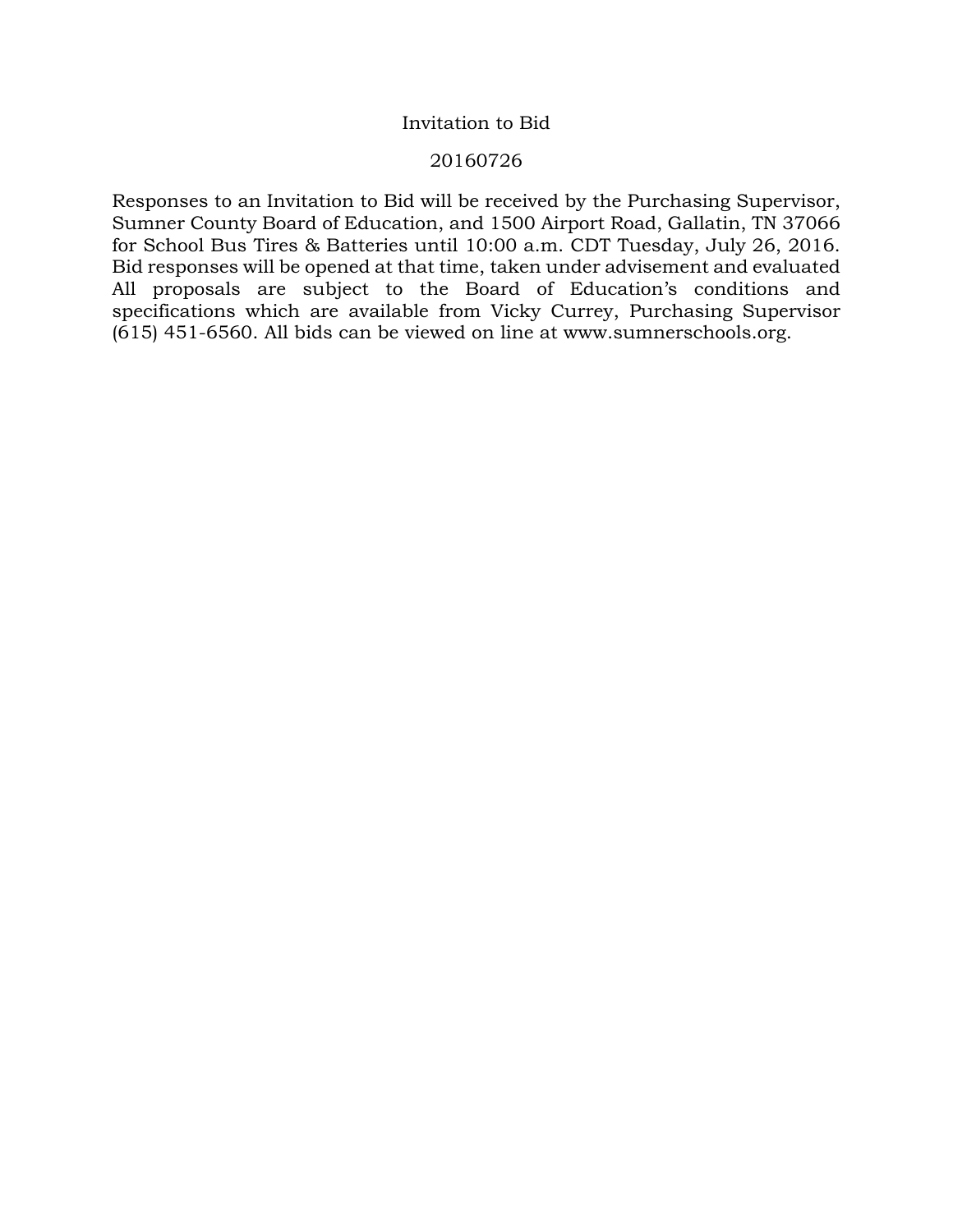#### **NOTICE TO RESPONDENTS**

Responses to an Invitation to Bid will be received by the Purchasing Coordinator in the SUPORT SERVICE FACILITY CONFERENCE ROOM, Sumner County Board of Education, 1500 Airport Road Gallatin, TN 37066. is soliciting a bid for School Bus tires & Batteries They will be received until **10:00 A.M. Local Time Tuesday July 26 2016** for at which time the responses will be opened, taken under advisement and evaluated. *BIDS WILL BE POSTED ON www.sumnerschools.org*

#### **GENERAL REQUIREMENTS AND CONDITIONS**

 $-1$ 

- 1. The Sumner County Board of Education reserves the right to accept or reject any and/or all responses in whole or in part, and to waive informalities therein.
- 2. Any responses received after the scheduled closing time for the receipt for responses will not be considered.
- 3. If a mistake is discovered after the responses are received, only the Sumner County Board of Education may allow the respondent to withdraw the entire response.
- 4. Partial payments will not be approved unless justification for such payment can be shown. Terms will be net 30 days.
- 5. Payment will not be made until the said **School Bus Tires & Batteries** are inspected and approved as meeting all specifications by persons appointed by the Sumner County Board of Education.
- 6. Responses submitted must be in a sealed envelope and marked on the outside as follows: **RESPONSE: 20160726 School Bus Tires & Batteries DEADLINE: 10:00 A.M. Tuesday July 26 2016**
- 7. Facsimile responses will not be considered.
- 8. If a successful bidder violates any terms of their bid, the contract, school board policy or any law they may be disqualified from bidding for a period of two years for minor violations or longer for major violations. Bids from disqualified bidders will not be accepted during the period of disqualification.
- 9. Prices quoted on the response (if any) are to be considered firm and binding until the said Light Bulbs are in the possession of the Sumner County Board of Education.
- 10. No purchase or contract is authorized or valid until the issuance of a Board Purchase Order in accordance with Board Policy. No Board Employee is authorized to purchase equipment, supplies or services prior to the issuance of such a Purchase Order.
- 11. Any deviation from these stated terms, specifications and conditions must be coordinated with and approved in writing by the Purchasing Coordinator, Vicky Currey (615) 451-6560.
- 12. All bids that exceed \$25,000 must have the Company Name, License Number, Expiration Date thereof and License Classification of Contractor listed on outside of sealed envelope. As required by State of Tennessee Code Annotated 62-6-119.
- 13. The awarded bidder will be required to post a performance and payment bond in the amount of 25% of the contract price if it exceeds \$100,000 as stated by State of Tennessee Code Annotated 12-4-201.
- 14. If the project cost in excess of \$25,000 a performance bond must be secured by the requesting party in an amount equal to the market improvement value.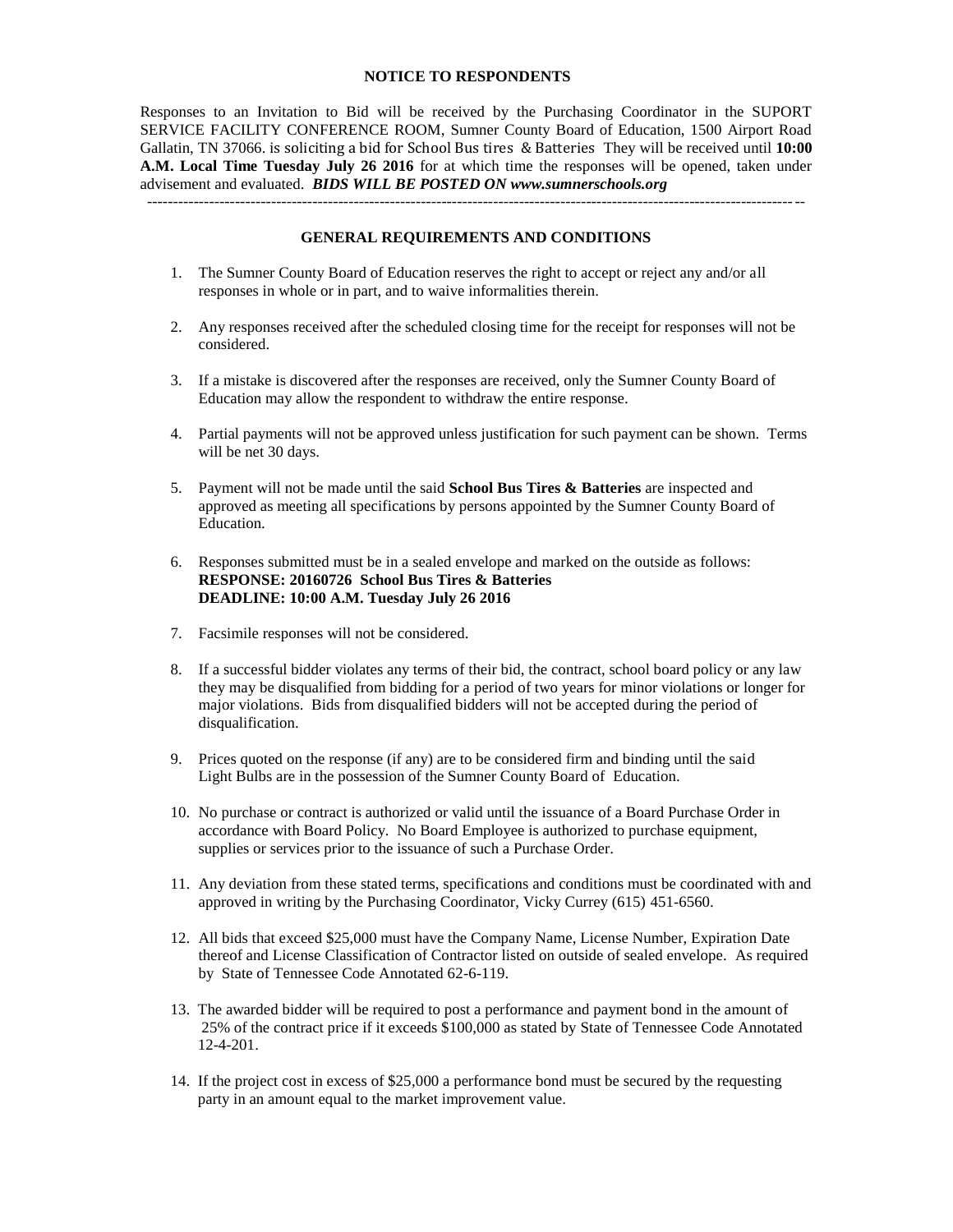#### **SCHOOL BUS TIRES & BATTERIES** 20160726

The Sumner County Board of Education, herein known as "School System", Transportation Department is soliciting bids for bus tires and batteries. The bid will be valid from September 1, 2016 thru August 31, 2017 Bid items will be awarded individually (Tires to one vendor and Batteries to another).

Refer to the following:

- Price must include all applicable fees.
- Price must include cost of delivery to the SCBOE for tires/batteries.
	- > 1500 Airport Road, Gallatin, TN 37066
- Only the specified tires will be accepted. NO SUBSTITUTIONS.

# **New Small Steer Tire**

\*Price must include all fees and the reduction for the casing and retreading allowance.

- $\bullet$ 255/70R22.5
- Minimum Tread Depth: 17/32
- Load Range H
- Brands/Series Accepted
	- $\triangleright$  Bridgestone R250 ED
	- $\blacktriangleright$ Michelin XZE

# **New Large Steer Tire**

\*Must meet Tennessee School Bus specifications.

- 11R22.5
- Minimum Tread Depth: 21/32
- Load Range H
- **Brands/Series Accepted** 
	- $\triangleright$  Bridgestone R268
	- $\triangleright$  Michelin XZE2

## **Casing & Retreading Allowance**

- Bidder shall submit price to purchase used casings and retreading allowance
- Shall be for 11R-22.5; Load Range H; 16PLY; Multi PositionTires
- Tires shall be picked up in group of thirty (30)
	- > Pickup & Payment shall be complete one week from date of notification.
- Bidder is required to accept all casings meeting the specifications.  $\bullet$

### **Battery**

- $\bullet$  Series 8-D
	- $\triangleright$  Minimum of 1400 CCA